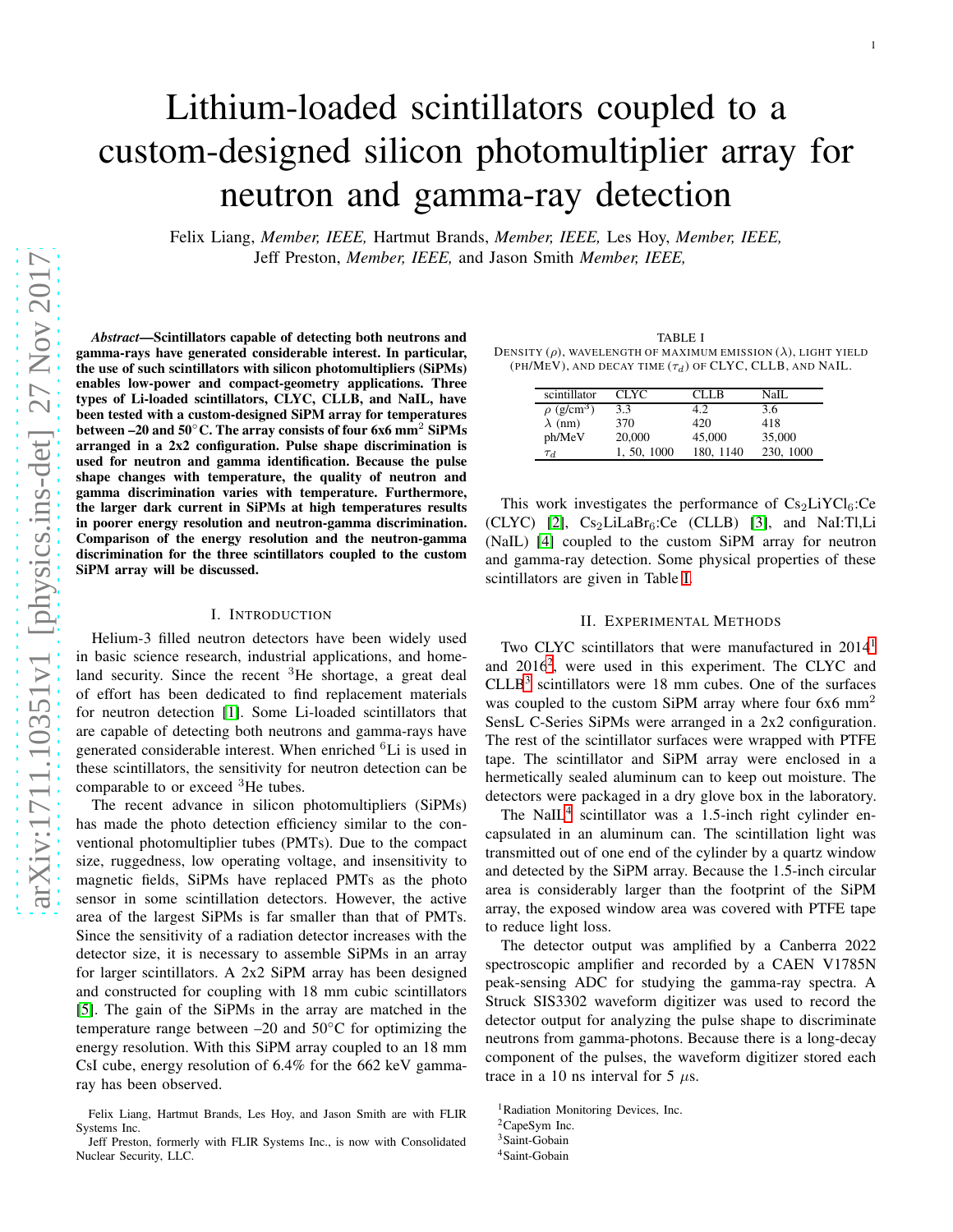

<span id="page-1-0"></span>Fig. 1. Energy resolution for CLYC (crosses), NaIL (circles), and CLLB (triangles) as a function of temperature. CLYC 16 is the CLYC scintillator manufactured in 2016. The energy resolution for CsI (asterisks) is shown for comparison.

## III. RESULTS AND DISCUSSION

#### *A. Energy Resolution*

The energy resolution of the detectors were measured with a  $137Cs$  source for temperatures between –20 and  $50°C$ . Figure [1](#page-1-0) shows the energy resolution as a function of temperature. The energy resolution for CLYC\_16 is 7.0% at  $20^{\circ}$ C. The variation of energy resolution with temperature is moderate and similar to the CsI detector of the same dimensions.

The energy resolution as a function of temperature was also measured for CLYC 14. The procedures for assembling the detector were not the same as other detectors. The results are not presented in the figure because the comparison would not be fair. Moreover, CLYC is known to be fragile under temperature changes and this crystal might have developed fractures during the experiment. In spite of that, the ability to discriminate between neutron and gamma radiation is not affected as seen in the next section.

The energy resolution for the CLLB detector is 4.2% at 20<sup>°</sup>C and varies very little with temperature. For temperatures below 20◦C, the energy resolution improved slightly. In contrast, the energy resolution gets worse for temperatures above 30◦C. Degradation of energy resolution is observed for all the detectors studied in this work. This phenomenon is attributed to the higher dark current in the SiPMs at high temperatures.

The energy resolution for the NaIL detector is 7.6% at 20 $\degree$ C. In contrast, the energy resolution is 6.9% when the NaIL scintillator was coupled to a 3-inch PMT. The large mismatch of the contact area between the NaIL scintillator and the SiPM array results in worse energy resolution. For this reason, the energy resolution for NaIL was not measured at other temperatures.



<span id="page-1-1"></span>Fig. 2. Pulses for gamma (red curve) and neutron (blue curve) detected by CLYC at 20◦C.



<span id="page-1-2"></span>Fig. 3. Pulses for gamma (red curve), neutron (blue curve), and alpha (green curve) detected by CLLB at 20◦C.

#### *B. Pulse Shape Discrimination*

Although the gamma-equivalent energy for neutrons is greater than 3 MeV for all three scintillators, CLYC, CLLB, and NaIL, these scintillators will also respond to high energy cosmic-rays. The fact that the pulse shape for neutrons is different from that of gammas and cosmic background allows the use of pulse shape discrimination (PSD) for neutron identification. While the difference in pulse shape between neutrons and gammas is in the rise time for CLYC, the difference in pulse shape is in the decay time for CLLB and NaIL. Figure [2,](#page-1-1) [3,](#page-1-2) and [4](#page-2-0) displays the pulses for neutrons and gammas detected by CLYC, CLLB, and NaIL, respectively, at 20◦C. These pulses, shown in the figures, are the average of 10 pulses for each type of radiation and the averaged gamma pulses are normalized to the maximum of the averaged neutron pulses.

In this work, the PSD is accomplished by taking the ratio of the time integral of the pulse with a short gate (Prompt) to that with a long gate (Prompt+Delay).

$$
PSD = \frac{Prompt}{Prompt + Delay},\tag{1}
$$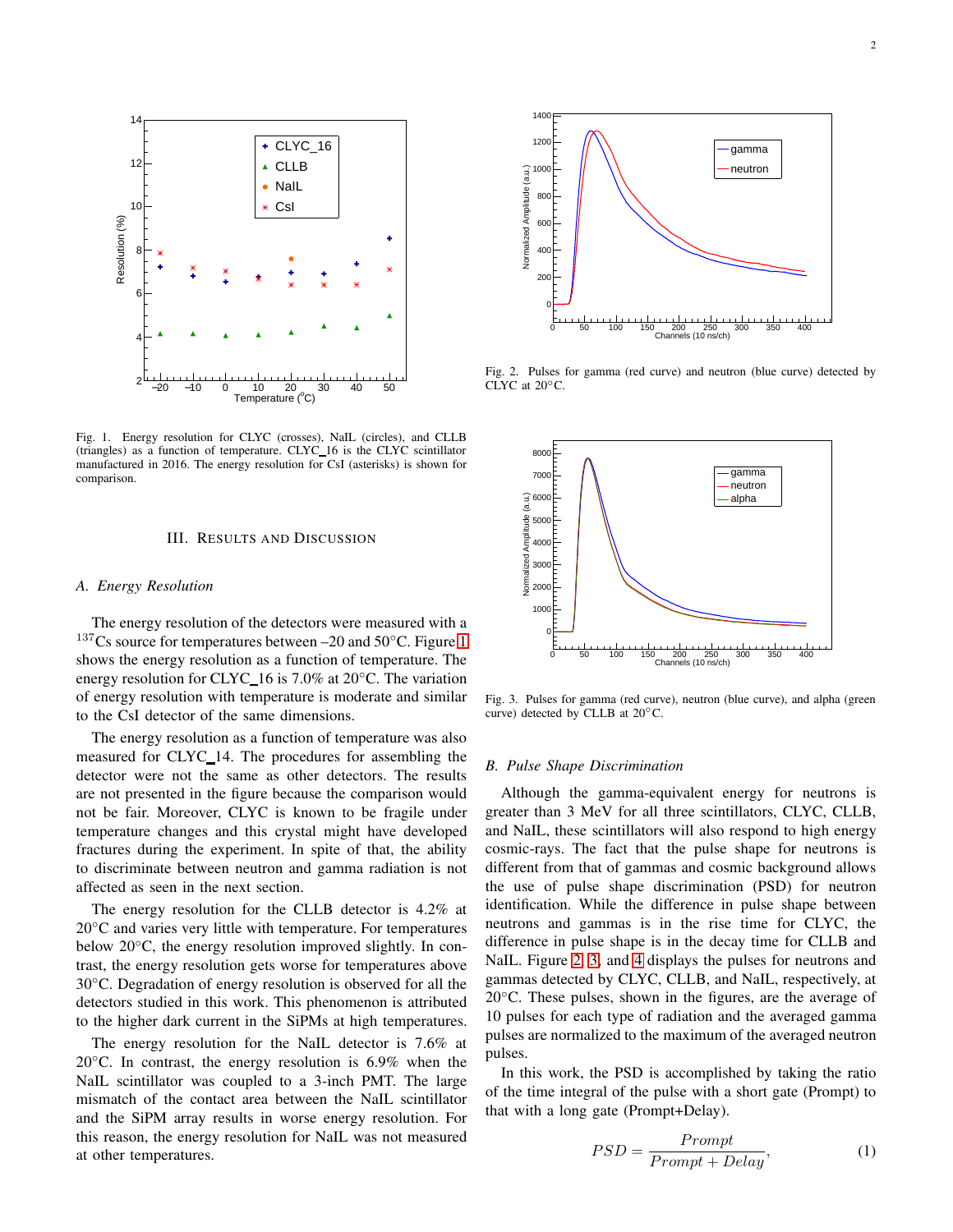

<span id="page-2-0"></span>Fig. 4. Pulses for gamma (red curve) and neutron (blue curve) detected by NaIL at 20<sup>°</sup>C.

Figure [5\(](#page-2-1)a) displays the scatter plot of the PSD ratio versus the integral of the long gate, which is equivalent to the gamma energy, for the measurement with NaIL at 20 °C. Neutron events can be seen as the isolated group above channel 3000. The events extending from channel 1000 to 3800 are from gammas. Two groups of gamma events between channel 1000 and 1500 are the 1.17 and 1.33 MeV gamma-rays from  ${}^{60}Co$ . Lower energy gamma events were ignored by setting the threshold of the constant fraction discriminator. Figure [5\(](#page-2-1)b) shows the projection of events in the rectangular area in Fig. [5\(](#page-2-1)a) onto the PSD ratio axis.

To quantify neutron and gamma discrimination, a figure of merit (FOM) is defined as

$$
FOM = \frac{|\mu_{\gamma} - \mu_n|}{w_{\gamma} + w_n},\tag{2}
$$

where  $\mu$  and  $w$  are the centroid and full-width-at-halfmaximum, respectively, of neutron and gamma distributions in the histogram of PSD ratio.

The pulse shape changes with temperature for all three detectors. Shown in Fig. [6](#page-2-2) are the pulses for neutrons detected by NaIL at  $-20$ , 0, 20, and  $50^{\circ}$ C. Each pulse shown is the average of 10 pulses at the same temperature and the amplitude of pulses at different temperatures has been normalized to the maximum of the pulse at  $20^{\circ}$ C. Moreover, the pulse shape for neutron and gamma changes differently with temperature. Shown in Fig. [7](#page-3-0) are neutron and gamma pulses detected by NaIL 50◦C. Comparing with Fig. [4,](#page-2-0) it can be seen that the difference in pulse shape between neutrons and gammas is smaller at  $50^{\circ}$ C than at  $20^{\circ}$ C. Consequently, the FOM for neutron-gamma discrimination is smaller at 50<sup>°</sup>C.

Figure [8](#page-3-1) displays the FOM for neutron-gamma discrimination versus temperature for the scintillators studied in this work. For CLYC, the FOM for neutron-gamma discrimination continues to improve at low temperatures. Similar results were obtained for a 1 cm<sup>3</sup> CLYC with a  $6x6$  mm<sup>2</sup> SiPM [\[6\]](#page-4-5). This behavior is not observed for CLLB and NaIL. The higher dark current in the SiPMs at higher temperatures contributes to the worsening of the discrimination of neutrons and gammas by PSD. It is interesting to note that while the energy resolution



<span id="page-2-1"></span>Fig. 5. (a) Scatter plot of PSD ratio versus gamma energy for the measurement with NaIL at  $20^\circ$ . (b) Projection of events in the rectangular area onto the PSD ratio axis.



<span id="page-2-2"></span>Fig. 6. Pulses for neutrons detected by NaIL for temperatures at –20 (blue curve), 0 (red curve), 20 (green curve), and 50◦C (orange curve).

for CLYC\_14 is poor for gamma spectroscopy measurement, this scintillator works well for neutron-gamma discrimination. The newer CLYC sample (CLYC\_16) shows the same FOM for neutron-gamma discrimination as CLYC\_14.

The FOM for neutron-gamma discrimination for NaIL is greater than 2 for all the temperatures. The NaIL scintillator also has the least variation of the FOM with temperature, as shown in Fig. [8.](#page-3-1) Overall, the FOM is greater than 1 for all three scintillators in the temperature range studied. Therefore,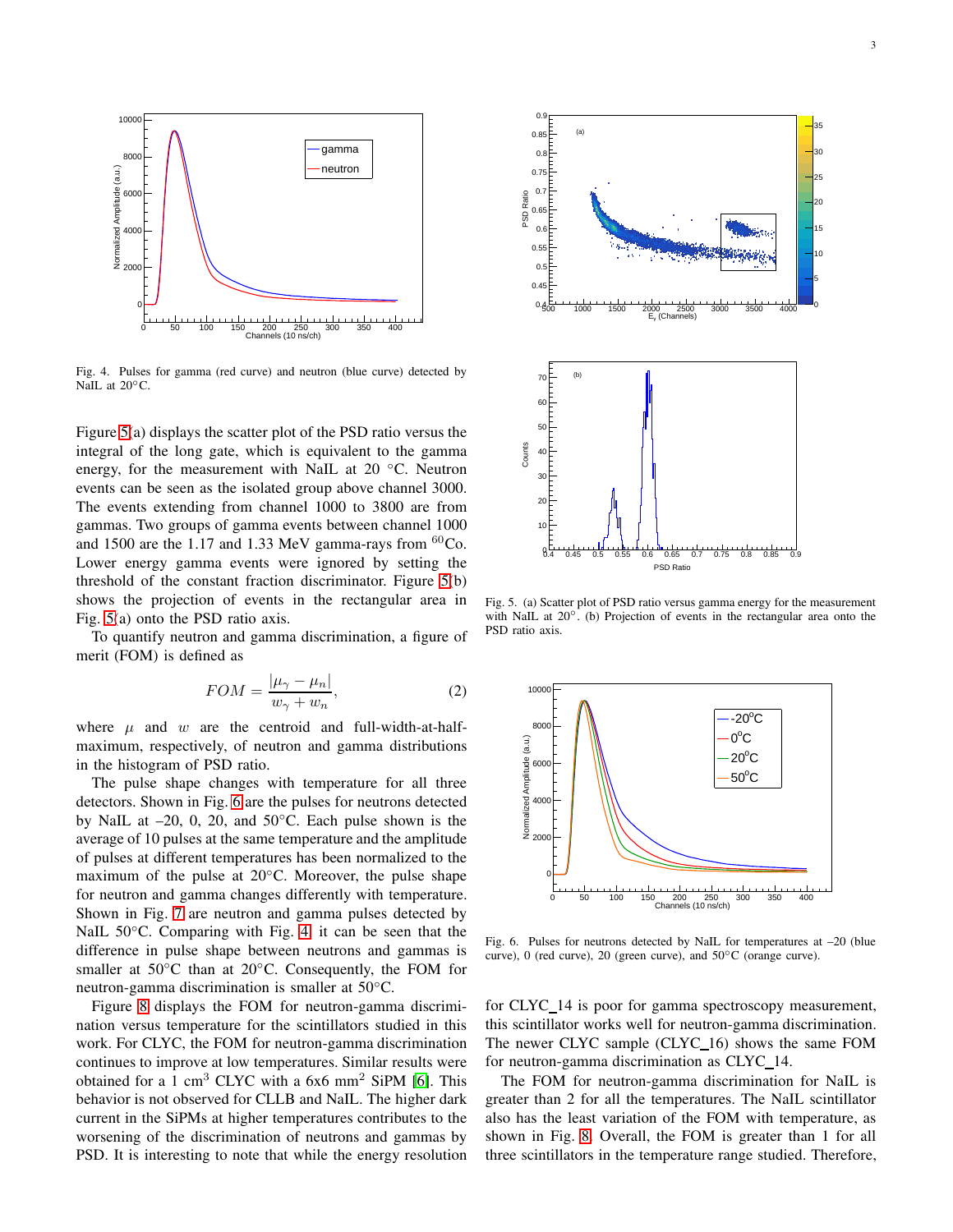

<span id="page-3-0"></span>Fig. 7. Pulses for gamma (red curve) and neutron (blue curve) detected by NaIL at 50°C.



<span id="page-3-1"></span>Fig. 8. The FOM for neutron-gamma discrimination as a function of temperature for CLYC\_14 (squares), CLYC\_16 (crosses), CLLB (triangles), and NaIL (circles).

the discrimination between neutron and gamma radiation is acceptable even at high temperatures.

There are actinium contaminants in CLLB which emits alpha-particles. The pulse shape for alphas and neutrons is very similar, as shown in Fig. [3.](#page-1-2) Moreover, the gamma-equivalent energy for the alpha-particles is greater than 3 MeV. These factors bring challenges in separating neutrons and alphas by PSD, as shown in Fig. [9.](#page-3-2) Because the CLLB is loaded with natural Li, the efficiency for detecting neutrons from  $252Cf$  is low. As a result, the neutron peak, located between gamma and alpha peaks in Fig. [9\(](#page-3-2)b), is barely distinguishable from the alpha peak. Although the FOM for neutron-gamma discrimination for CLLB is comparable to that for CLYC and NaIL, the FOM for neutron-alpha discrimination is less than 1 for temperatures between  $-20$  and  $50^{\circ}$ C. In spite of the poor neutron-alpha discrimination, the alpha background can be measured,  $3.67 \pm 0.25$ /min, and corrected for neutron measurements.



<span id="page-3-2"></span>Fig. 9. (a) Scatter plot of PSD ratio versus gamma energy for the measurement with CLLB at  $20^\circ$ . (b) Projection of events in the rectangular area onto the PSD ratio axis.

0.5 0.52 0.54 0.56 0.58 0.6 0.62 0.64 PSD Ratio



<span id="page-3-3"></span>Fig. 10. Apparatus for measuring neutron detection efficiency.

#### *C. Neutron Detection Efficiency*

 $\mathsf q$ 2

The efficiency of neutron detection was measured for the three scintillators and compared with a  $\varnothing$ 15x54 mm<sup>3</sup> 8 atm <sup>3</sup>He tube. As shown in Fig. [10,](#page-3-3) a <sup>252</sup>Cf source was enclosed in the center of a 10 cm diameter HDPE cylinder and placed 25 cm from the detector. Located behind the detector is a 15 cm thick PMMA block. Both the detector and the neutron source are elevated by Styrofoam pads to reduce the detection of neutrons reflected by the table surface.

The neutron detection efficiency for CLYC, CLLB, and NaIL with respect to the 8-atm <sup>3</sup>He tube is shown in Table [II.](#page-4-6) The CLYC and NaIL scintillators are loaded with enriched <sup>6</sup>Li